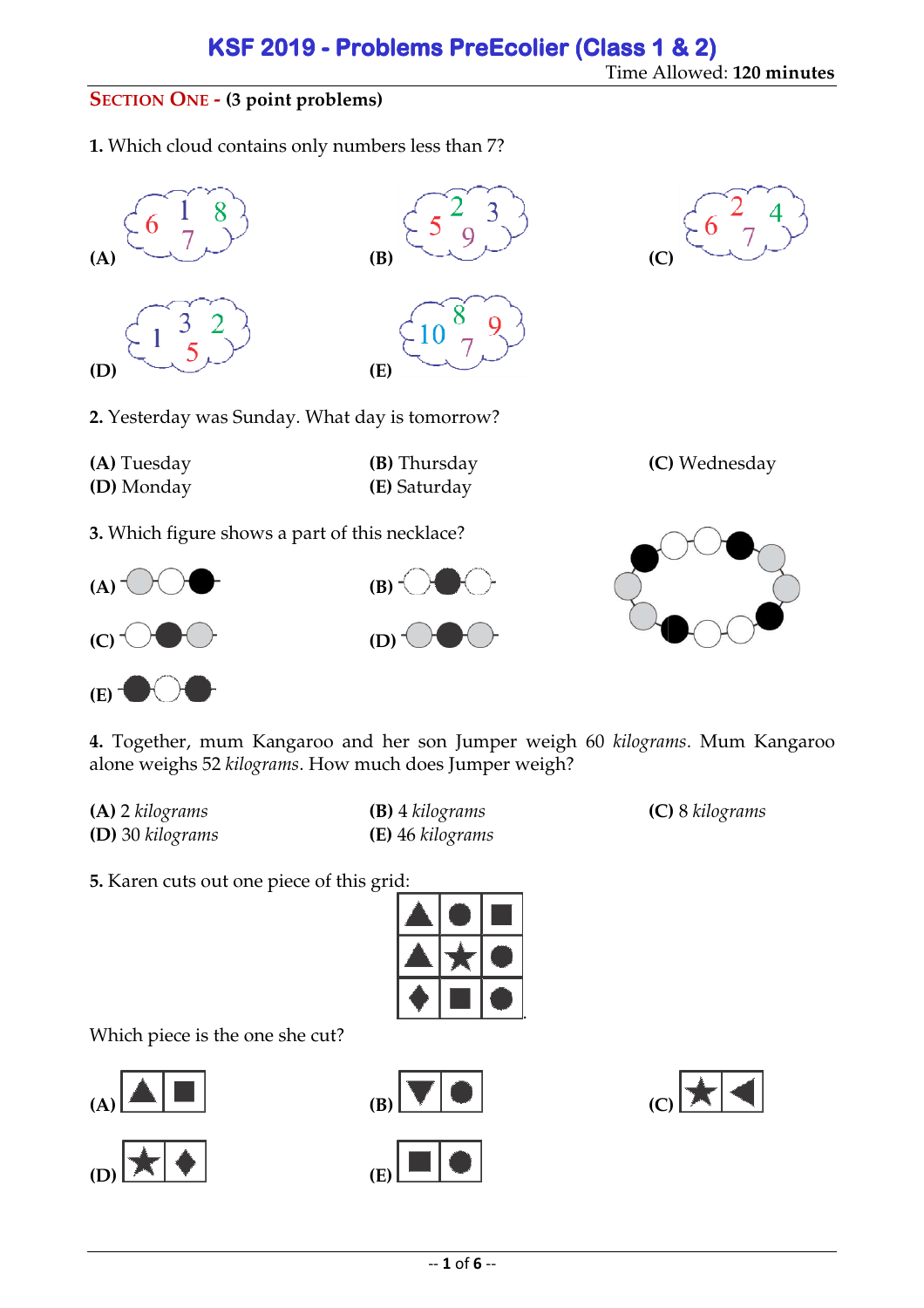## **KSF 2019 2019- Problems PreEcolier (Class 1 & 2) 2)**

### Time Allowed: **120 minutes**

**6.** At the entrance of the zoo there are 12 children in the queue. Lucy is the 7<sup>th</sup> from the front and Kim is the second from the back. How many children are there between Lucy and Kim in the queue?



**7.** Jorge pairs his socks so that the numbers match. How many pairs can he make?



### **SECTION TWO - (4 point problems)**

**(A)** 2 **(D)** 5

**9.** You have to close two of the five gates so that the mouse cannot reach the cheese. Which gates should you close?

| $(A) 1$ and 2 | $(B)$ 2 and 3 |
|---------------|---------------|
| $(C)$ 3 and 4 | $(D)$ 3 and 5 |
| $(E)$ 4 and 5 |               |

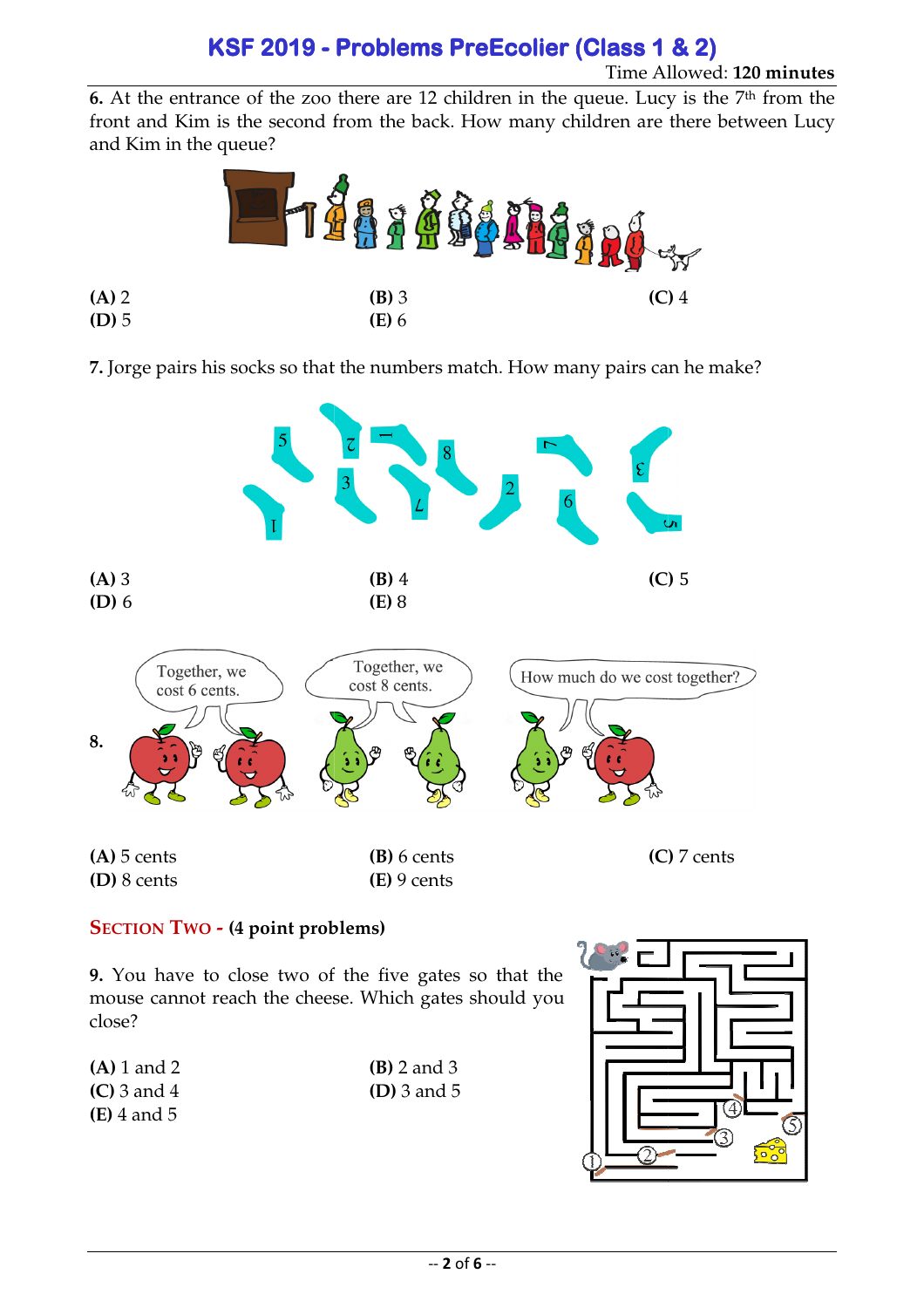# **KSF 2019 2019- Problems PreEcolier (Class 1 & 2) 2)**

Time Allowed: **120 minutes**

10. Patricia folds a sheet of paper twice and then cuts it, as shown. How many pieces of paper does she end up with?



**11.** Five square cards are stacked on a table, as shown.



The cards are removed one by one from the top of the stack. In what order are the cards removed?

| $(A)$ 5-3-2-1-4 | $(B)$ 5-2-3-4-1 | $(C)$ 4-5-2-3-1 |
|-----------------|-----------------|-----------------|
| (D) $5-2-3-1-4$ | $(E)$ 1-2-3-4-5 |                 |

**12.** Maya Bee was gathering pollen from all of the flowers that lie inside the rectangle, but are outside the triangle. From how many flowers did she collect pollen?

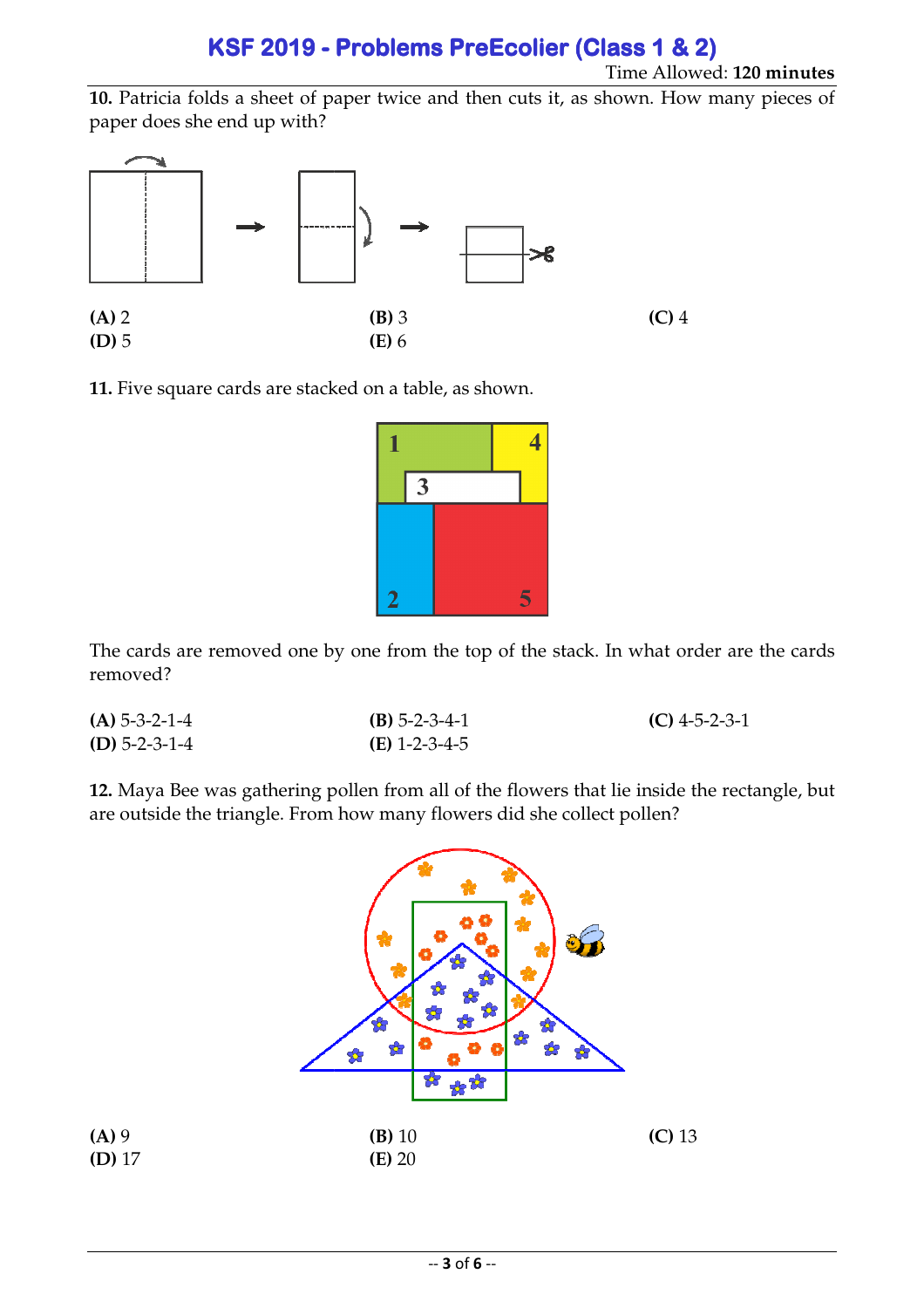**13.** Four strips are woven into a pattern, as shown.



What do you see when you look at it from the other side?



**14.** Each of the shapes shown is made by gluing together four cubes of the same size. The shapes are to be painted. Which shape has the smallest area to be painted?



**15.** A floor is covered with identical rectangular tiles as shown. The shorter side of each tile is 1 *m*. What is the length of the side with the question mark?

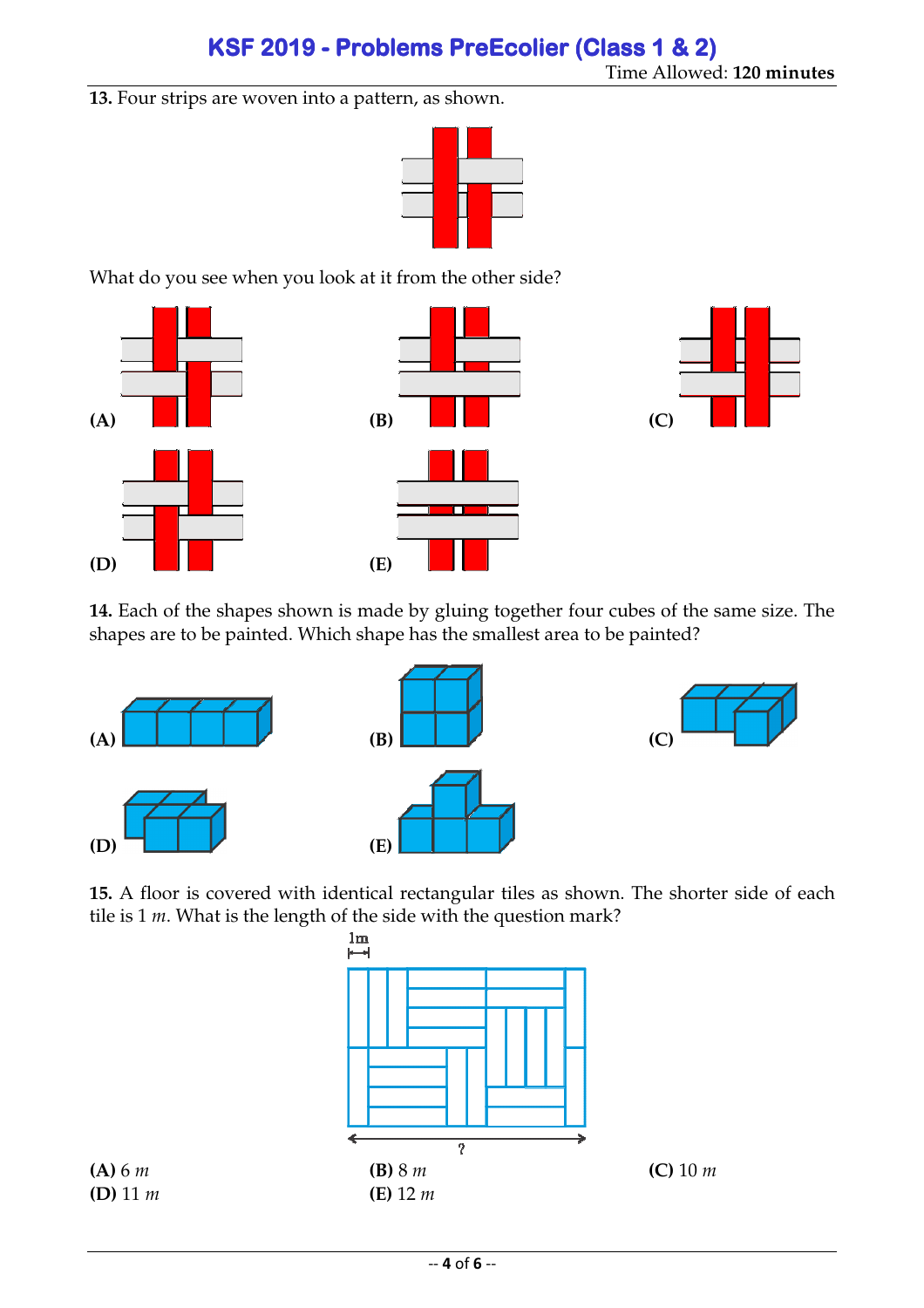## **KSF 2019 2019- Problems PreEcolier (Class 1 & 2) 2)**

Time Allowed: **120 minutes**

**16.** A train from Kang station to Aroo station leaves at 6:00 in the morning and passes by other three stations on the way, without stopping.



The numbers show the journey times between two stations, in hours. The train arrives at Aroo station at 11:00 at night on the same day. What is the journey time between Aroo station and the previous one?

| $(A)$ 2 hours | $(B)$ 3 hours | $(C)$ 4 hours |
|---------------|---------------|---------------|
| $(D)$ 5 hours | (E) 6 hours   |               |

### **SECTION THREE - (5 point problems)**

**17.** A cat and a bowl of milk are in the opposite corners of the board. The cat can only move as shown by the arrows. In how many ways can the cat reach the milk?

| $(A)$ 2      | $(B)$ 3 |
|--------------|---------|
| $(C)$ 4      | $(D)$ 5 |
| <b>(E)</b> 6 |         |



**18.** On a farm, there are only sheep and cows. The number of sheep is 8 more than the number of cows. The number of cows is half the number of sheep. How many animals are on the farm?

| (A) 16   | $(B)$ 18 | $(C)$ 20 |
|----------|----------|----------|
| $(D)$ 24 | $(E)$ 28 |          |

**19.** A figure has been cut into these 3 pieces: